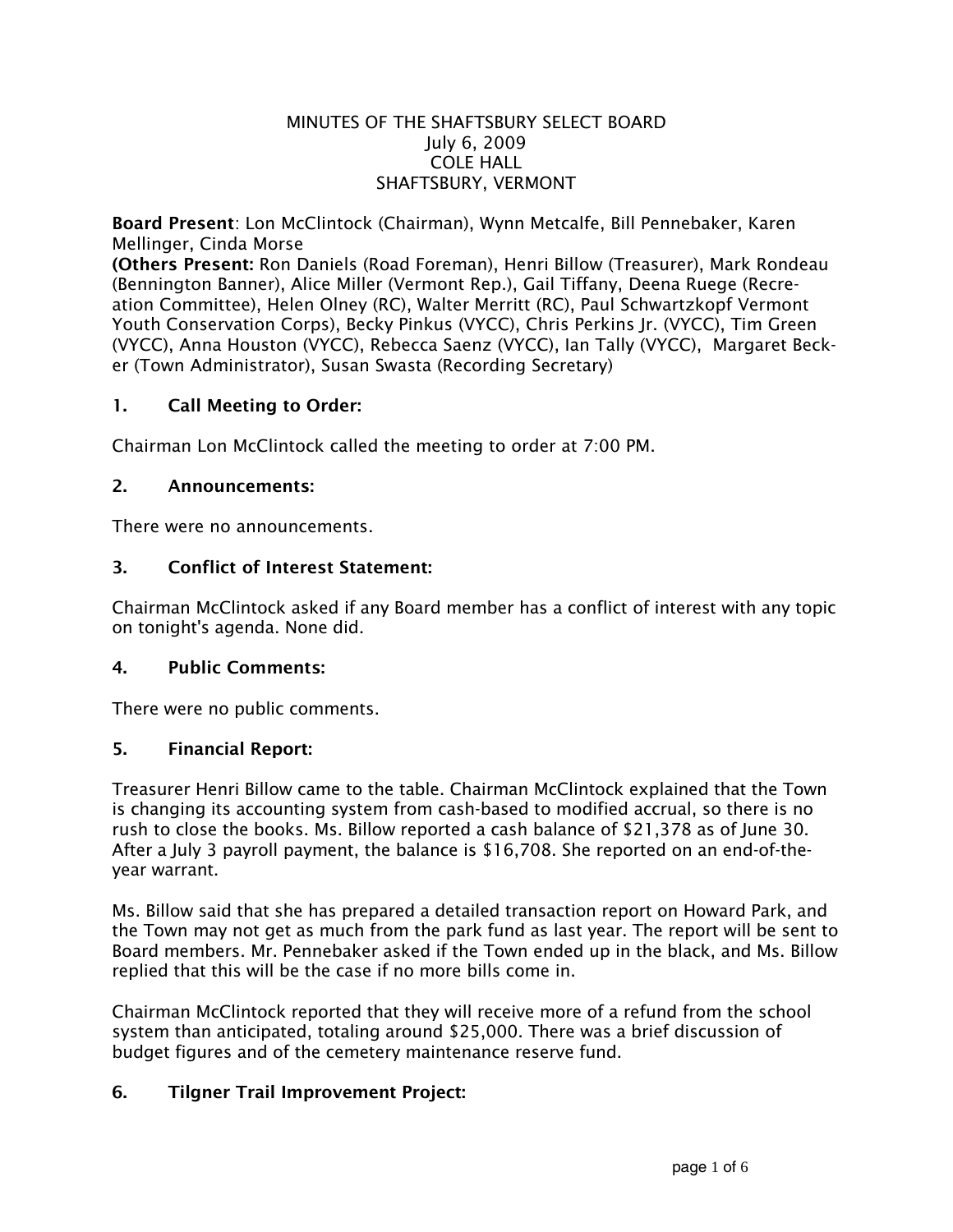Recreation Committee members Deena Ruege, Helen Olney, and Walter Merritt came to the table. Ms. Ruege noted that Committee Chairwoman Tracy Galle could not be here tonight. She distributed information packets to accompany the report. Ms. Ruege recapped Committee activities over the past year, beginning with a survey done to guide revitalization of Howard Park. Based on survey results, a Tilgner Trail restoration project has been undertaken. The Vermont Youth Conservation Corps (VYCC) will spend two weeks on trail improvement. VYCC crew leader Paul Schwartzkopf described the project, which will include constructing an information kiosk, bridge, and educational amphitheater. They will also repair the boardwalk and improve grades and wet spots. VYCC crew members introduced themselves. Ms. Ruege noted that the trail work is funded by two grants which were written by Ms. Mellinger.

Ms. Ruege reported that the Committee has coordinated with a soccer organization to construct a new shed, which was built by Brent Peacock and his son. The Committee will do a survey to find out what winter activities residents want. Ms. Ruege noted that last year's planned winter activities had run into weather problems.

She reported that Committee members visited other parks and used their rules and regulations to develop rules for Howard Park. There is now a key form, user agreement, and fee policy. The Committee will work with Town Administrator Margaret Becker on unresolved policy matters. Ms. Ruege reported that the Committee has contacted organizations that use Howard Park, and there is ongoing discussion of the role they will play in the park's future. A \$200 donation is now requested from organizations.

Plans for the future include a community garden, horseshoe pits, a dog park, a work day, new signage, updated playground equipment, and a sledding hill open during winter break. Board members thanked the Committee for their work.

## 7. Sheriff's Contract Renewal:

Chairman McClintock stated that the contract is for ten hours per week of law enforcement at the same price as last year.

### Ms. Morse made motion to approve the sheriff's contract for fiscal year 2010. Mr. Pennebaker seconded.

Ms. Mellinger asked Mr. Metcalfe if the sheriff's department has been responsive to the Town request to include morning coverage, and Mr. Metcalfe replied that they have. There was a discussion of bringing out the Town's speed equipment as a deterrent to speeding. This will be looked into.

### Motion to approve sheriff's contract carried 5-0-0.

Ms. Morse asked if there needs to be a review of Town road ordinances and signs. Ms. Becker said she could work on the speed ordinance and checking signs, but would not be able to get to this right away. Ms. Morse said that the VLCT could help with a speed ordinance. Ms. Mellinger agreed to work on a weight ordinance.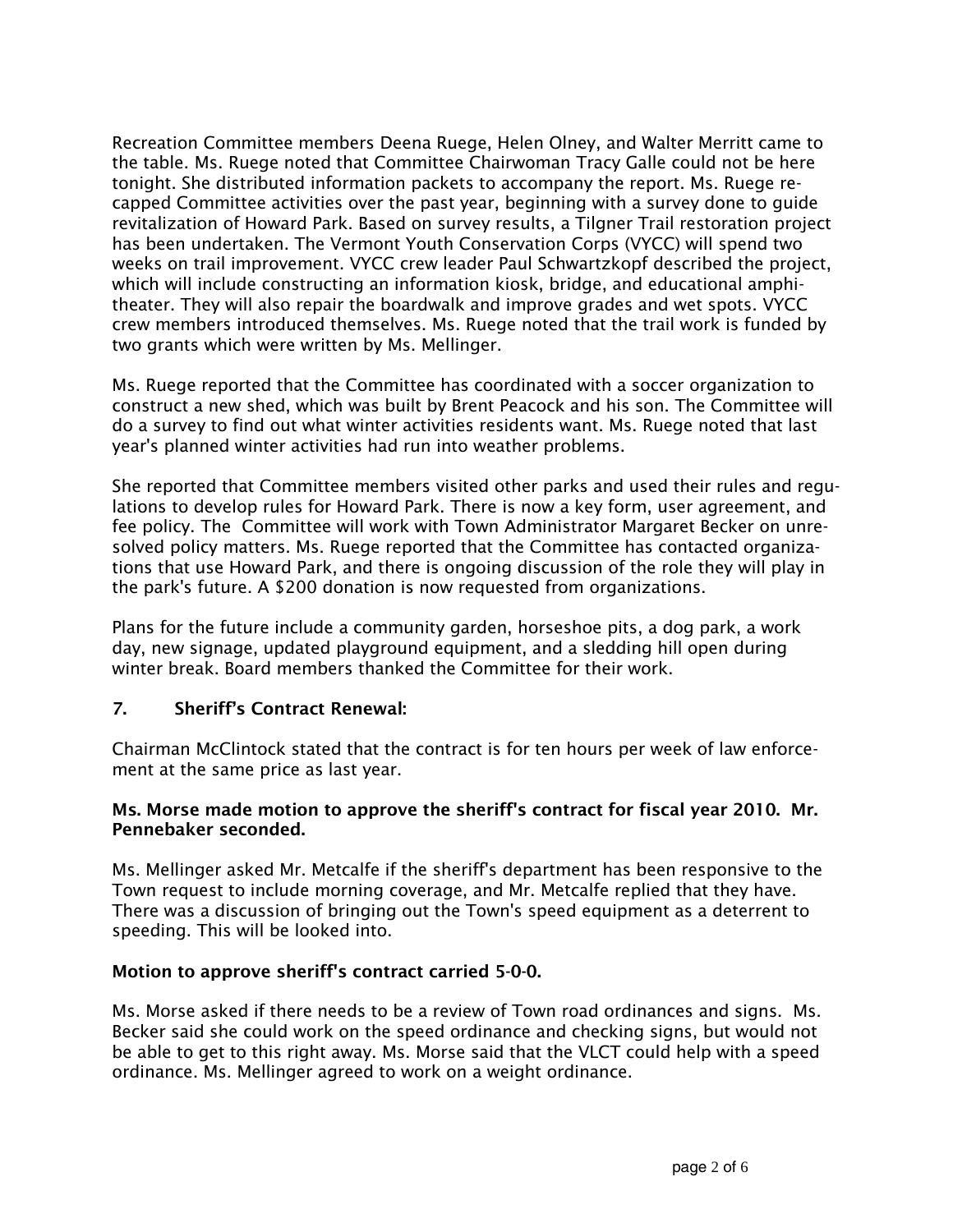## 8. Myers Road Improvement Project:

## 9. Shaftsbury Hollow Road Repair:

Road Foreman Ron Daniels came to the table to discuss the proposed Myers Road project. This would involve cutting trees and widening the road at the sharp corner at the top of the hill. It would also include a culvert and ditch work.

Mr. Metcalfe and Chairman McClintock noted that two cars cannot pass in the area of the corner, there is not a good view around the corner, and there is a bad ditch. Mr. Daniels said he has not heard back from the school bus company on safety issues. Mr. Metcalfe reported that property owners Mitchell, Cole, and Lyons want to see the work done.

Ms. Mellinger said that other property owners oppose the work unless specific safety issues are involved. She said she would rather see work at the bottom of Myers Road, where runoff leads to icing. Mr. Daniels said that is a state issue involving a ditch on 7A that needs to be dug out. There was further discussion of whether the project should be done. Ms. Mellinger noted ongoing problems in Shaftsbury Hollow. Ms. Morse asked if work on both roads would be within budget. Chairman McClintock replied that both projects can be done this year.

### Mr. Metcalfe made motion to do the Myers Road project as described by Road Foreman Ron Daniels as soon as possible. Ms. Morse seconded.

Mr. Daniels said that work will be done on Shaftsbury Hollow while trees are being cut on Myers Road. Ms. Morse said they should also contact the state to see where they are on the priority list to fix the bottom of Myers Road.

## Motion to do the Myers Road project carried 5-0-0.

Shaftsbury Hollow resident Gail Tiffany said she would like someone overseeing to make sure fabric is put down properly, so they don't have the same problem next spring. She asked about taking down fir trees. Mr. Daniels replied that this needs to be looked into because the owners don't want them removed.

## 10. Policy Proposal – Performance Bonds for Town Projects:

a. Structures Grant - Airport Road Box Culvert

## b. DRB Bonding Requirements

a. Chairman McClintock asked if the Board wants to require a performance bond for the Airport Road box culvert. Ms. Mellinger explained that local contractors are very concerned about this because of the expense. Mr. Metcalfe said that they have never had a problem with work on box culverts in the past. There was discussion of whether a line of credit should be required as an alternative. Ms. Mellinger noted the current tight credit market. Mr. Pennebaker said that a larger percentage of the payment might be withheld until the end.

### Mr. Metcalfe made motion to move ahead with the Airport Road culvert without requiring a performance bond or line of credit. Ms. Morse seconded.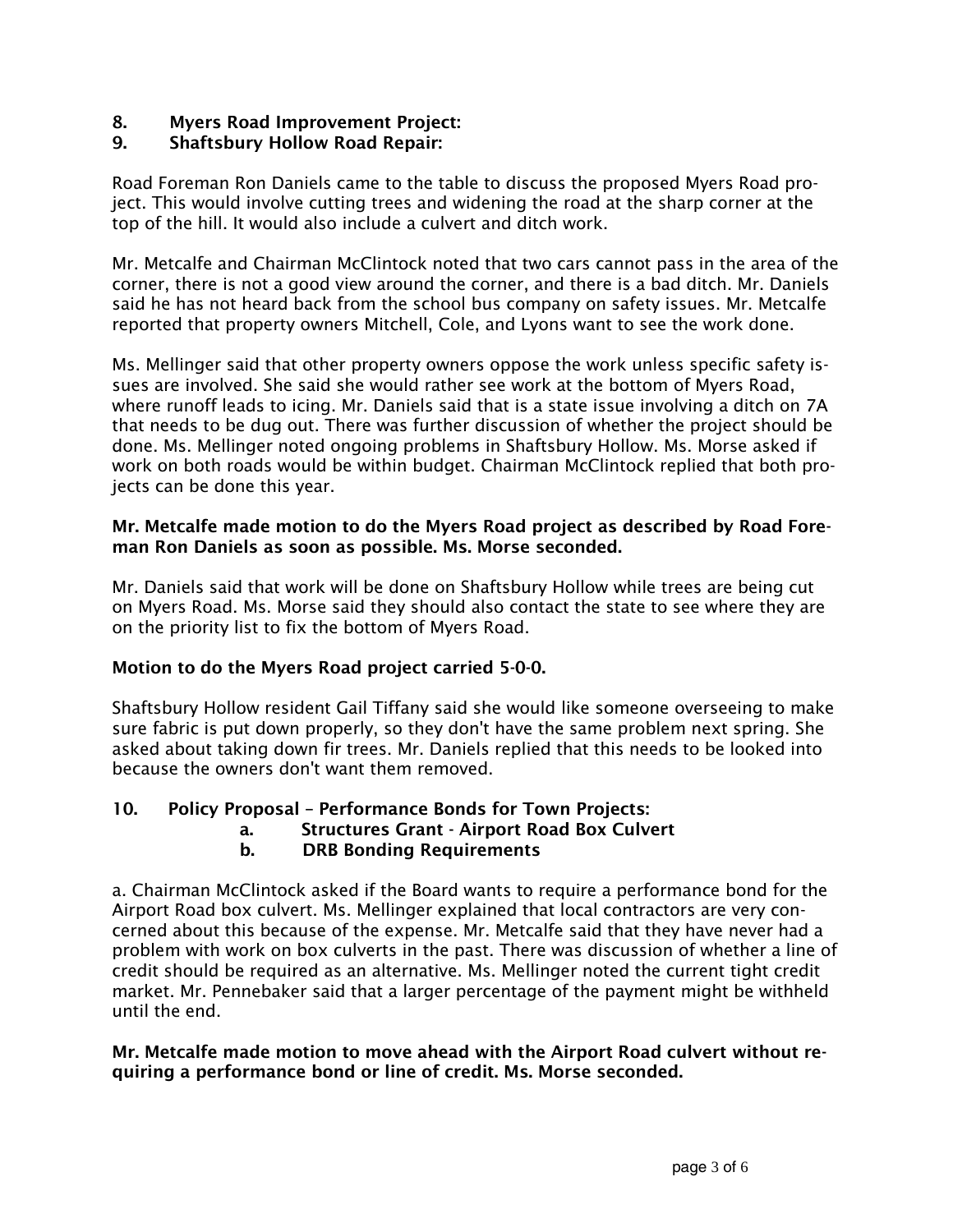Ms. Morse and Mr. Metcalfe agreed to develop a specific Town policy on this issue.

### Mr. Metcalfe amended his motion to add that 50% of payment will be withheld until the project's satisfactory completion. Motion carried 5-0-0.

Mr. Metcalfe agreed to talk to contractors to get information on bonding, in order to develop a report to use as a foundation for a policy.

b. Ms. Becker reported that the DRB only requires bonding if there is earth removal.

## 11. Sidewalk Project – Update:

Ms. Becker stated that the sidewalk project contractor is ready to go. There was a minor setback due to a deficiency in the procurement process for a project inspector. She said they should have an inspector by the end of the week. An inspector's oversight is required because federal funds are involved.

Ms. Becker noted that lots of people would like to see the sidewalk extended down to the former Thompson business, Because costs are under budget and the Town has received a second grant, an additional 700 feet could be built. She stated that this is difficult to manage, however, because an amended project would have to go back for review. Ms. Becker and Ms. Mellinger will work on this and see if it might be managed.

### 12. Water Project -- Update:

Ms. Mellinger reported that things are coming along well. There was a pre-bid meeting for contractors. Bids are due July 20. They have not heard from the bond bank. A state representative talked with them about potential for economic stimulus money. Construction will start the first week of August, and will be coordinated with the sidewalk project.

### 13. Personnel Policies & Procedures:

Chairman McClintock noted that there has been dissatisfaction with personnel policies and procedures in the past. He asked how they should approach a review and rewrite. Ms. Morse recommended starting with the VLCT model policy and working from there. She noted that a detailed policy leaves the Town open to more liability, and that Town Attorney Rob Woolmington recommends at will employment and a simple policy. Ms. Morse agreed to consolidate model policies and send them around for comment. She and Ms. Becker suggested that a subcommittee take up this matter, then prepare a draft for Board discussion.

### 14. Budget Process:

Chairman McClintock suggested that the Board adopt a three-year budget instead of a one-year budget, and start budget work in September. He said that voters would only approve one budget year, but that a three-year budget would be a good planing tool. Ms. Morse said she agrees with planning three years out, but thinks they have already been doing a lot of that. She talked about how they might implement a budget process. Mr. Metcalfe said they need to have a conversation about the amount of money required to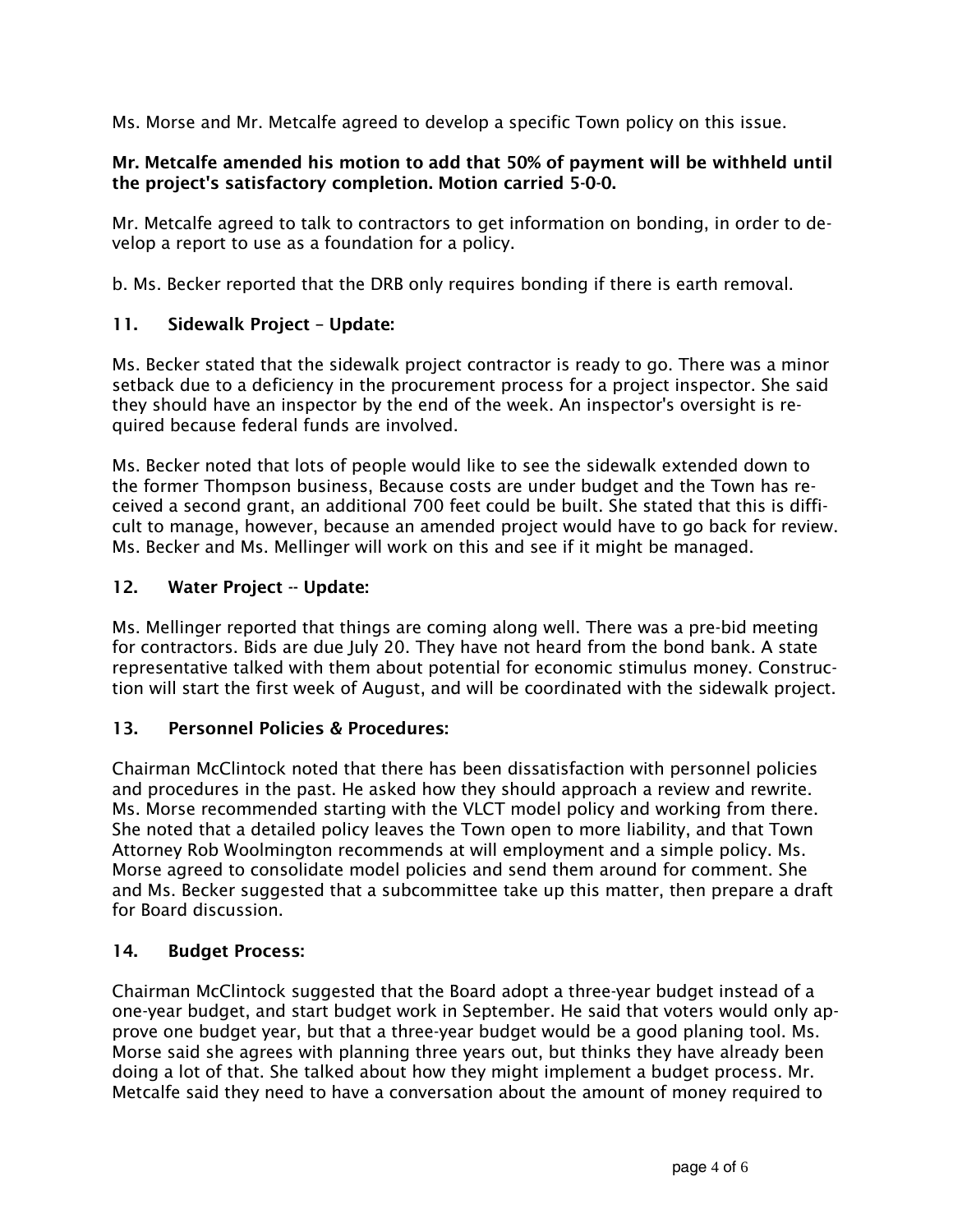run the Town, and plan to put aside savings. Chairman McClintock asked Board members to think about what they want as a budget process.

# 15. Budgeting: Community Appropriations:

Chairman McClintock stated that he will put together a form for the next meeting.

## 16. Other Business:

Chairman McClintock asked if Board members want to hold a retreat next Monday. It was agreed to table the retreat.

Mr. Metcalfe said that purchase of fans was approved last year. Chairman McClintock said fans will be purchased.

Mr. Metcalfe recommended holding a work party to paint the Cole Hall meeting room in the fall.

Ms. Morse reported on the recent Economic Development Committee (EDC) meeting. She said the EDC will focus on the planning process for the two village center designations recently approved by the state. Ms. Morse asked that the Select Board sign on to a Chamber of Commerce letter in support of a rail corridor extending south to Bennington.

### Ms. Mellinger made motion to sign on to a Chamber of Commerce letter in support of a southwest Vermont rail corridor. Mr. Pennebaker seconded. Motion carried 5-0-  $\Omega$ .

Ms. Morse asked that a final version of the revised Town Plan be made available for reference. Chairman McClintock will get in touch with Planning Commission Chairman Craig Bruder about this.

Ms. Becker reported on a letter from Manchester Town Manager John O'Keefe on cooperative purchasing. She will pursue this, and will also get in touch with Bennington.

## 17. Minutes:

## June 15, 2009 minutes

Ms. Morse made motion to approve June 15 minutes. Ms. Mellinger seconded. Motion carried 5-0-0.

## June 22, 2009 minutes

## Ms. Morse made motion to approve June 22 minutes. Ms. Mellinger seconded.

The following corrections to the June 22 minutes were requested:

*On page 1, under "Elected Officials Present," "*Larry Johnson" *is added as* "Lister".